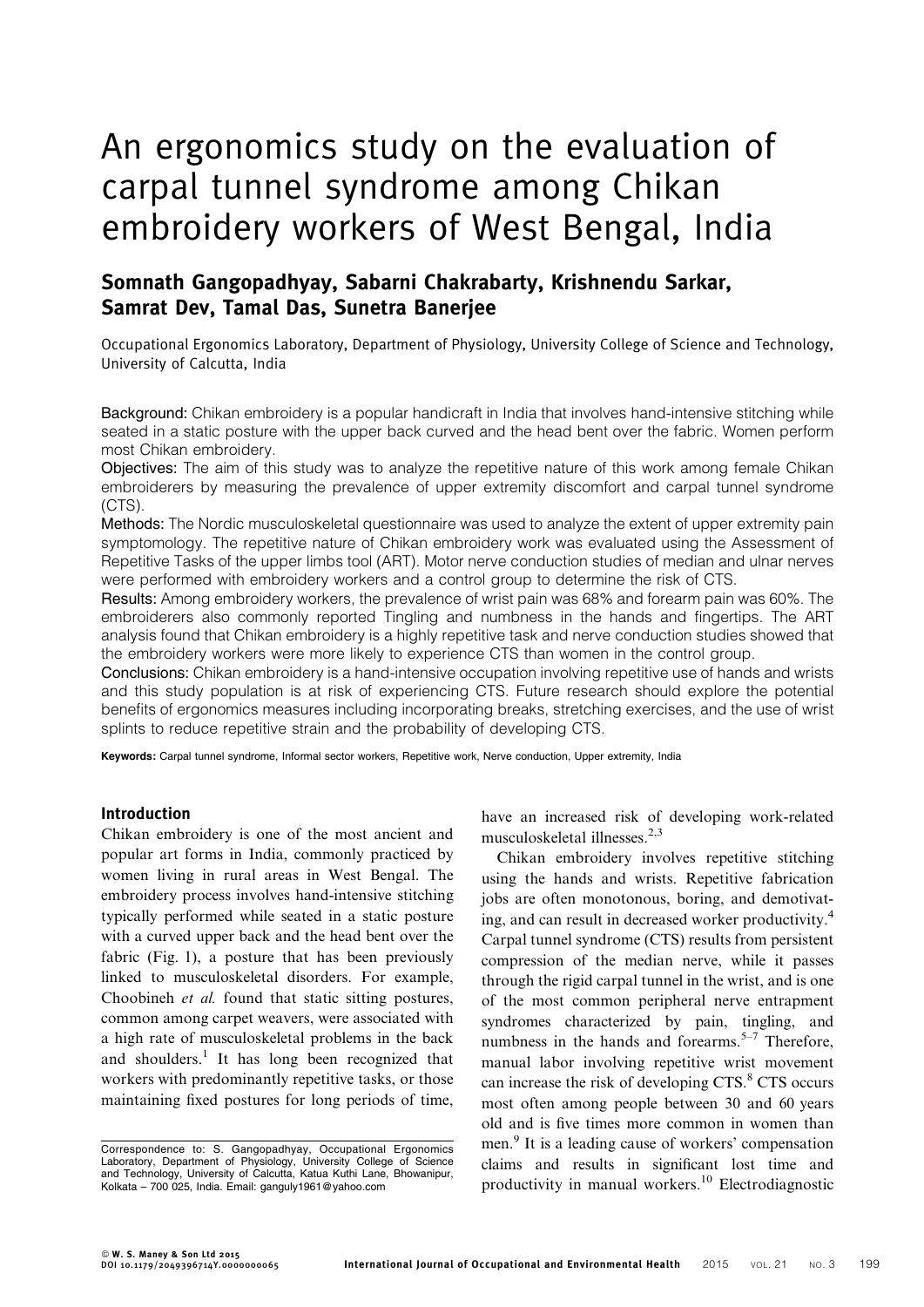

Figure 1 Chikan embroidery worker performing embroidery in a static sitting posture.

tests, particularly nerve conduction studies, are used to diagnose CTS and determine the severity of median neuropathy.<sup>5</sup>

In India, Chikan embroidery workers are part of the informal and unorganized occupational sector. They are typically women from rural areas and lower socioeconomic classes. Around one billion people worldwide are employed in the unorganized sector.<sup>11,12</sup> The National Commission for Enterprises in the Unorganized Sector, also known as the Arjun Sengupta Committee, reports that more than 93% of the total workforce of India belongs to the unorganized sector with women more likely than men to be informally employed.<sup>13,14</sup> While, there are no reliable approximations of the number of embroiderers worldwide, Wilkinson-Weber estimates that there are between 30 000 and 100 000 in India.<sup>15</sup>

Previous qualitative research with Chikan embroidery workers revealed that most women purchase their materials locally, work from home, and do not have a fixed monthly income — instead getting paid in piece-rates. Women spend a considerable amount of time embroidering sarees and salwaar suits. One piece can take up to 3 days and is typically sold for approximately 40 rupees  $( $$1$  USD). In order to$ ensure a regular earning, women are required to work rigorously throughout the year. Furthermore, because Chikan embroidery work is often considered a leisure-time activity and therefore, unworthy of special consideration and appropriate wages, organization, and advocacy for improved working conditions is especially difficult.<sup>16</sup>

Biomechanical studies have shown that extraneural pressure in the carpal tunnel increases with hand loading and non-neutral wrist postures.<sup>17</sup> Little is known about the prevalence of CTS in embroiderers.

While women are heavily involved in this handicraft production, their contribution is often masked by discourses that tend to ignore, marginalize, or portray their work as a leisure time activity. Overall, despite the large number of women employed in Chikan embroidery in India, no studies have been carried out to document the impact of occupational conditions on the health and safety of these workers.

This study is the first of its kind to assess CTS among Chikan embroidery workers in India. Our aims were (1) to document the working conditions of Chikan embroidery workers in West Bengal; (2) to examine the health conditions of these embroiderers based on questionnaires and physical examinations; and (3) to evaluate the risk factors and prevalence of CTS.

# **Methods**

#### Study design and recruitment

This cross-sectional study was carried out between January and April of 2013 among female Chikan embroiderers of Babnan, Hooghly in West Bengal, India. Babnan is a traditional center of Chikan embroidery, with approximately 600 women engaged in the work. It is constituted of two villages: Mulgram and Dargapada. Two hundred female Chikan embroidery workers were selected using simple random sampling method from these villages. A lottery system was used and alternates house in each village were visited. Any women in the household performing Chikan embroidery were asked to participate in the study. Willing participants were given a small monetary compensation for their partcipation. To be eligible, women must have been working as Chikan embroiderers for at least 5 years. Women with a history of rheumatoid arthritis, diabetes mellitus, or who were more than 3 months pregnant were excluded from the study. The authors made multiple visits to the embroiderers to explain the aims of the study and informed consent was obtained before their participation in this study.

The control group was comprised of 200 postgraduate female students in the Department of Physiology at the University of Calcutta. They were matched by age to the embroiderers, with similar socio-economic backgrounds, and in some cases, they were distant relatives of the subjects (although not closer than second cousins). Simple random sampling, using a card draw lottery, was used to select eligible control group students.

# Data collection

Interviews and direct observation were used to collect information about demographics, occupational history, salary, and health history. A research assistant spent approximately 60–90 minutes of interviewing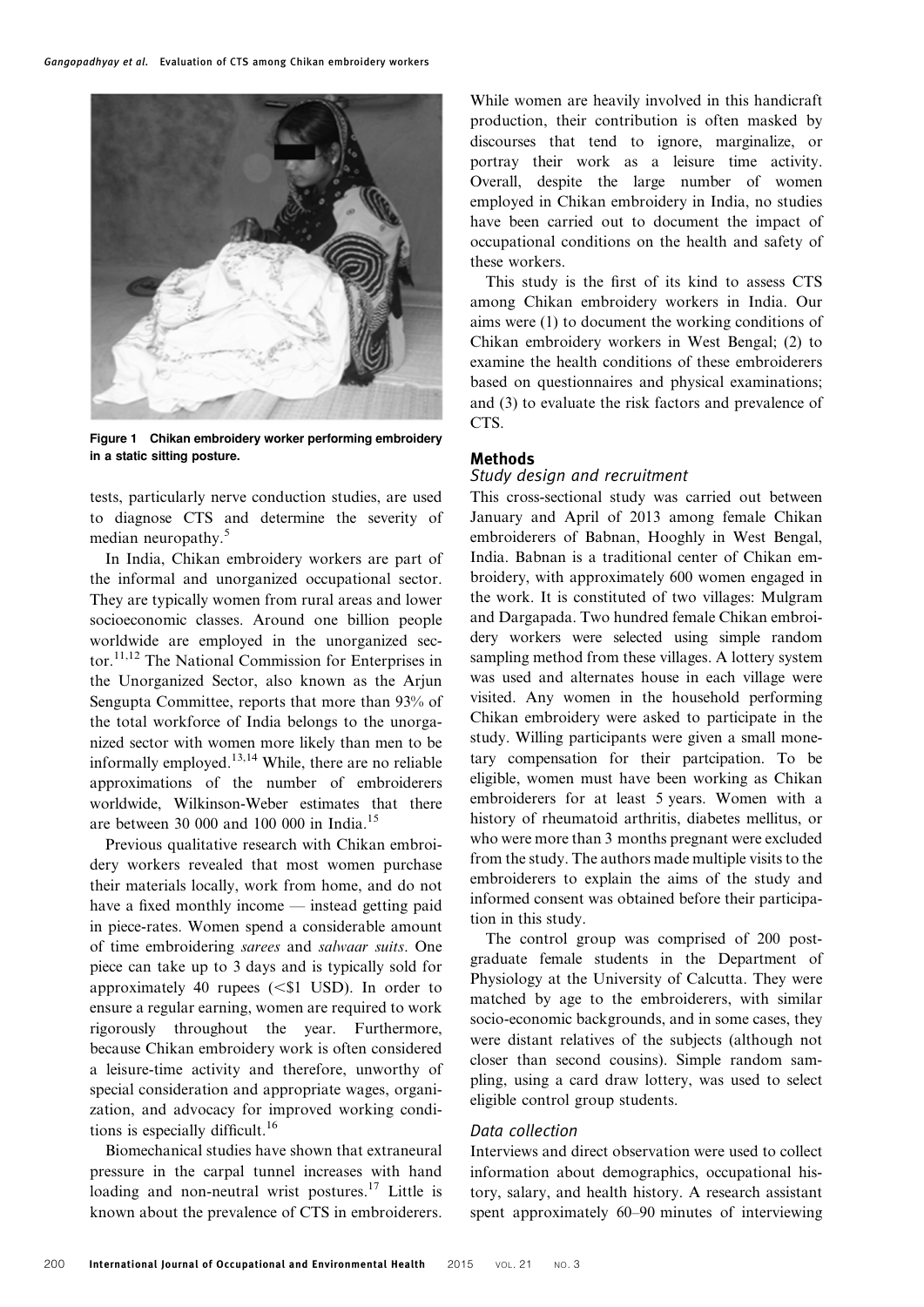

Figure 2 Body Part Discomfort scale.

and observing each embroiderer, while she was at work. On an average, three to four embroiderers were interviewed daily. All interviews were completed individually.

Height and weight were measured using Martin's Anthropometer and a Crown weighing machine (Mfg. by Raymon Surgical Co.). These data were used to compute body mass index (BMI).<sup>18,19</sup>

We collected information from embroiderers about their working conditions and body discomfort using the Nordic musculoskeletal questionnaire and the Body Part Discomfort (BPD) scale. The Nordic musculoskeletal questionnaire is a self-reported measure and contains a series of objective questions with multiple-choice responses.<sup>20</sup> The questions were arranged and grouped into the following major sections: demographic information, skill requirement, job autonomy, work organization and work behavior, and work stress. The BPD is a self-reported objective rating of pain feeling (Fig. 2) used to quantify the direct experience of discomfort in different body parts.<sup>21</sup>

#### Work repetitiveness

The Assessment of Repetitive Tasks of the upper limbs (ART) was used to study repetition of the work process and was only administered to the embroidery workers, since the control group was primarily engaged in educational activities and not repetitive tasks.22 The ART assesses tasks that require repetitive movement of the upper limbs (arms and hands) and can be used to identify common risk factors in repetitive work that contribute to the development of Upper Limb Disorders. The ART assessment is divided into four stages: stage A is the assessment of frequency and repetition of movements; stage B is the assessment of force; stage C is the assessment of awkward postures; and stage D is the assessment of additional factors, such as work breaks, work pace, requirement of precise movements of the hand or fingers, how many times the hand is struck per hour, and task duration.

# Nerve conduction study

Nerve conduction was used to evaluate the electrical conduction of the motor nerves in the embroiderers and control subjects. This test determines impairment in the median nerve function in the wrist. Median nerve conduction velocity and comparison of median

with ulnar conduction is a sensitive electrodiagnostic test used to identify  $CTS<sup>23</sup>$  The test involves electrical stimulation of median and ulnar nerves and recording the onset of the compound muscle action potential. The time necessary for the electrical impulse to travel from the stimulation to the recording site is referred to as latency and is measured in milliseconds (ms). Distal motor latency is the interval between the stimulus and the onset of the compound muscle action potential. The size of the response (amplitude) is measured in millivolts (mV). We stimulated at least two locations along the same nerve in order to calculate the nerve conduction velocities across different segments. Conduction velocity calculations were performed using the distance between the different stimulating electrodes and the difference in latencies.

The nerve conduction study was performed with the embroiderers and the control group using the RMS EMG EP Mark II (Fig. 3) and both median and ulnar nerve conduction velocities and their distal motor latencies were measured.

To measure the median nerve conduction velocity and distal motor latency, electrical stimulation was given at two points in the hands: S1 stimulation was placed at the wrist between the palmaris longus and the flexor carpi radialis; S2 stimulation was placed at the elbow crease, medial to the biceps tendon. The



Figure 3 Nerve conduction study on Chikan embroidery worker.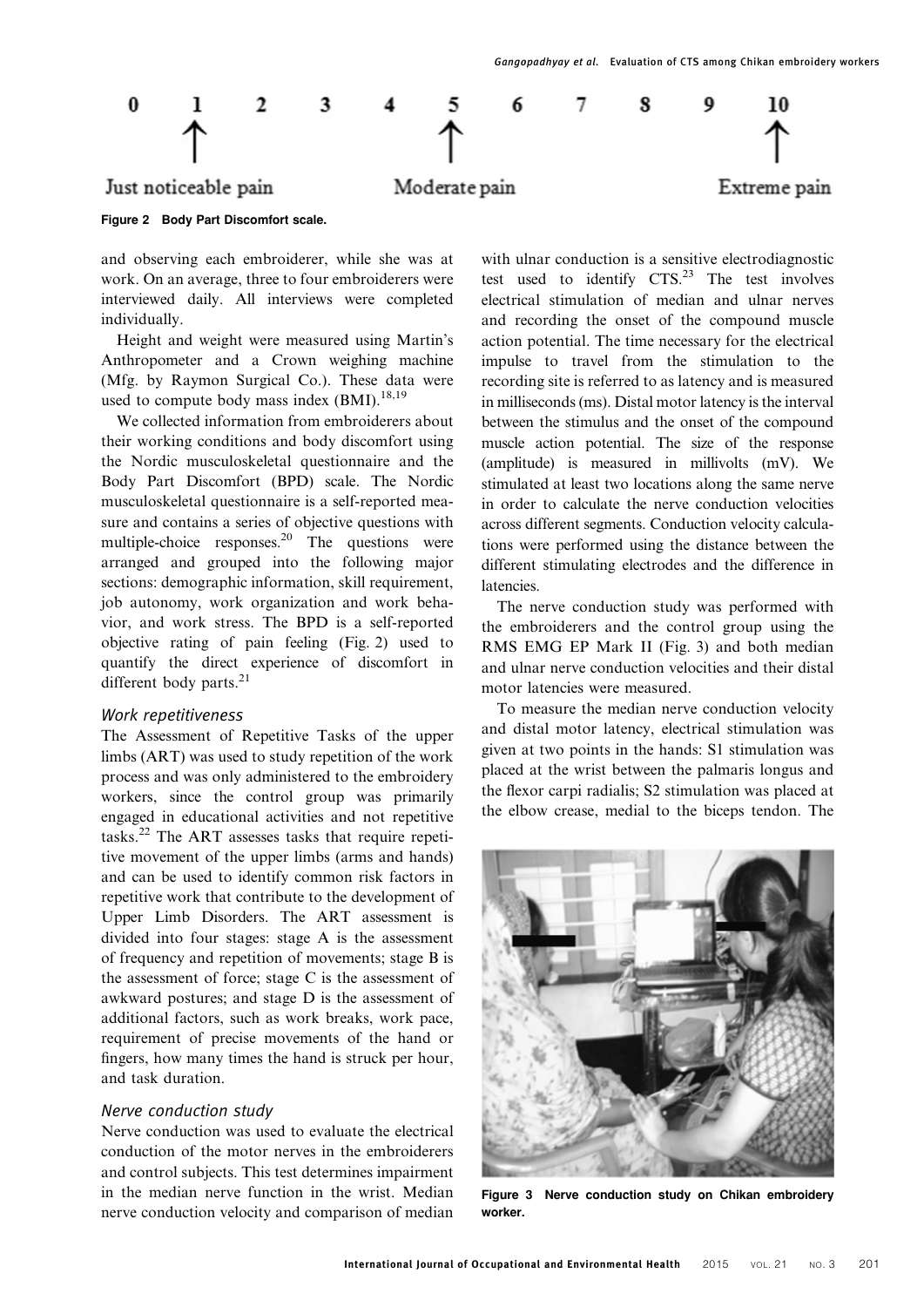

**□** Pain in neck **■** Pain in shoulder ■ Pain in wrist ■ Pain in forearm ■ Pain in finger

#### Figure 4 Body Part Discomfort scale analysis.

ground electrode was placed at the dorsum of the hand. The recording electrode was placed at the valley of the abductor pollicis brevis and the reference electrode was placed at the tendon of the abductor pollicis brevis.

For the measurement of ulnar nerve conduction velocity and distal motor latency, electrical stimulation also performed at two hand sites: S1 stimulation was placed at the wrist in the second distal most crease just medial/lateral to the flexor carpi ulnaris; S2 stimulation was placed slightly above the ulnar groove at the elbow. The ground electrode was placed at the dorsum of hand. The recording electrode was placed at the valley of the abductor digiti minimi and the reference electrode was placed distal to the active electrode.

The criteria for electrodiagnosis of CTS are that distal median motor latency should be more than 4.4 ms and the difference between the distal motor latency of the median and ulnar nerve should be more than 1.1 ms. $^{24}$ 

# Statistical analysis

Data were analyzed using SPSS v.20. The mean and standard deviation of physical parameters were calculated and the difference in age and BMI values

Table 1 Demographics of the study population

between the embroiderers and the control group was analyzed by a Student's t-test. Pearson's correlation tested the association between pain intensity in the wrists and forearms with embroiderers' age, BMI, regular working hours, years of experience, and the ART score for repetitiveness. Multiple linear regression analysis (backward elimination method) was performed to quantify the strength of association. Regression models were constructed using a backward elimination procedure, where the probability of F to eliminate any predictor was  $\geq 0.100$ . Student's ttest was performed to investigate any significant differences between the embroiderers and control group in respect to median nerve conduction velocity, distal motor latency of median nerve, and difference in distal motor latencies of the median and ulnar nerves.

# Results

Demographics of the study population are presented in Table 1. No significant difference was found in age or BMI values between embroiderers and the control group.

#### Feelings of discomfort

Nordic questionnaire analysis found that the embroiderers experienced pain in multiple parts of their

| Individual characteristics  | Embroiderers (mean + SD) $(N=200)$ | Control group (mean $\pm$ SD) (N=200) |
|-----------------------------|------------------------------------|---------------------------------------|
| Age (years)                 | $27.1 + 2.8$                       | $26.9 + 2.8$                          |
| Height (cm)                 | $151.4 + 4.9$                      | $150.8 + 4.7$                         |
| Weight (kg)                 | $51.8 + 9.1$                       | $51.5 + 8.7$                          |
| BMI ( $kg/m2$ )             | $22.6 + 4.0$                       | $22.7 + 3.9$                          |
| Years of experience (years) | $12.0 + 2.8$                       | .                                     |
| Regular working hours       | $6.0 + 1.9$                        | $\cdots$                              |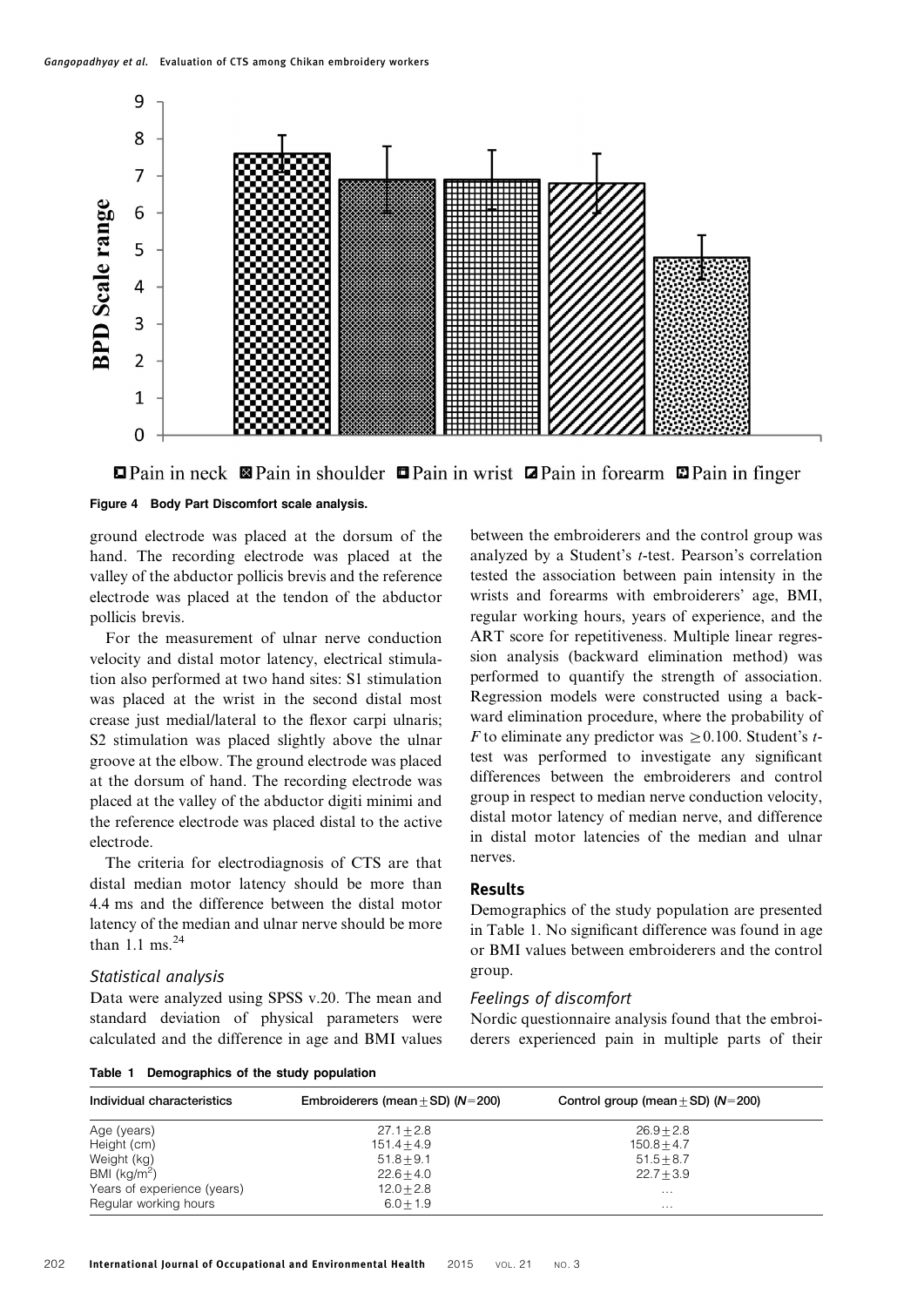|                            | <b>BPD</b> scale score     | Age                                        | BMI                              | Regular working<br>hours   | Years of<br>experience           | <b>ART</b> score<br>for repetitiveness |
|----------------------------|----------------------------|--------------------------------------------|----------------------------------|----------------------------|----------------------------------|----------------------------------------|
|                            | $(mean + SD)$              | Pearson correlation coefficients (p value) |                                  |                            |                                  |                                        |
| Wrist pain<br>Forearm pain | $6.9 + 0.8$<br>$6.8 + 0.8$ | $0.77(0.000)*$<br>$0.63(0.000)*$           | $0.35(0.000)*$<br>$0.22(0.002)*$ | 0.12(0.131)<br>0.04(0.534) | $0.75(0.000)*$<br>$0.68(0.000)*$ | $0.41(0.000)*$<br>$0.45(0.000)*$       |

Table 2 Correlations between Body Part Discomfort scale score in wrist and forearm, with subject characteristics and repetitiveness score

Note: Correlations represent Pearson's r.

\*Statistical significance:  $p<0.05$ .

body. Eighty percent of embroiderers reported suffering from some type of pain: 76% had neck pain, 74% had shoulder pain, 68% had wrist pain, and 60% reported forearm pain; 72% reported experiencing a tingling sensation in the hands in the past 12 months and 64% felt sensations of numbness in the fingertips in the last 12 months. Figure 4 shows the analysis of BPD scale, which supports the findings of the Nordic questionnaire analysis. The neck and shoulder pain values on the BPD scale ranged between 7 and 8 and wrist and forearm pain values ranged between 6 and 7.

#### Repetition

The ART instrument found a  $26.2 + 1.7$  exposure score of repetitiveness. The ART allows for subscores to be calculated based on arm movements, hand repetition, neck and back posture, elbow and wrist posture, finger grip, and continuous use of the hand tool (needle). In all instances, these sub-scores indicated a ''red'' classification, reflecting a high level of risk and indicating a need for immediate intervention. Other tasks such as hand tool use with force and performing continuous tasks without a break were classified as ''amber,'' implying a medium level of risk and recommending further study. The results indicate that Chikan embroidery is repetitive and constrained work.

# Factors affecting pain in the wrist and forearm

Table 2 presents the results of the correlation between wrist and forearm pain intensity with age, BMI, regular working hours, years of experience, and job repetitiveness. Statistically significant correlations were observed between wrist and forearm pain intensity and age, BMI, years of experience, and job repetitiveness for embroidery workers. However, no significant correlation was found between wrist and forearm pain intensity and regular working hours. Stepwise multiple linear regression analyses showed that age, BMI, years of experience and job repetitiveness were the most significant predictors of wrist and forearm pain  $(P<0.05)$  (Table 3).

# Nerve conduction analysis

Table 4 shows a decrease in median motor nerve conduction across the wrist. The median nerve conduction velocity among embroiderers  $(55.9 \pm 6.7)$ was significantly lower than that of the control group  $(65.1 \pm 8.6)$ , suggestive of CTS. Among embroiderers, the distal latency of median nerve recorded from the abductor pollicis brevis was higher  $(3.2+0.4)$  than among the control group  $(2.7 \pm 0.4)$ . This may also be indicative of CTS. The difference between the median and ulnar nerve latency measurement between embroiders and the control group is an important parameter of diagnostic value. However, this value was not significant.

#### **Discussion**

This study found that Chikan embroidery workers in India are engaged in a highly repetitive hand intensive job, which increases their susceptibility to CTS. This is the first study to investigate work exposures of the hands and wrists and prevalence of CTS among Chikan embroiderers in India. We carried out the

Table 3 Multiple linear regression models for the association between wrist and forearm pain with age, years of experience, BMI, ART score, and regular working hours

| Models                         |                                  | Coefficients p value |          | $R^2$ |  |
|--------------------------------|----------------------------------|----------------------|----------|-------|--|
| Wrist pain: dependent variable |                                  |                      |          |       |  |
| Model 1                        |                                  |                      |          | 0.720 |  |
|                                | Age (years)                      | 0.109                | $0.000*$ |       |  |
|                                | BMI ( $kg/m2$ )                  | 0.039                | $0.000*$ |       |  |
|                                | Years of experience              | 0.104                | $0.000*$ |       |  |
|                                | Regular working hours            | 0.005                | 0.775    |       |  |
|                                | ART score                        | 0.093                | $0.000*$ |       |  |
| Model 2                        |                                  |                      |          | 0.720 |  |
|                                | Age (years)                      | 0.110                | $0.000*$ |       |  |
|                                | BMI (kg/m <sup>2</sup> )         | 0.039                | $0.000*$ |       |  |
|                                | Years of experience              | 0.103                | $0.000*$ |       |  |
|                                | ART score                        | 0.093                | $0.000*$ |       |  |
|                                | Forearm pain: dependent variable |                      |          |       |  |
| Model 1                        |                                  |                      |          | 0.562 |  |
|                                | Age (years)                      | 0.051                | $0.023*$ |       |  |
|                                | BMI ( $kg/m2$ )                  | 0.020                | $0.050*$ |       |  |
|                                | Years of experience              | 0.133                | $0.000*$ |       |  |
|                                | Regular working hours            | $-0.009$             | 0.680    |       |  |
|                                | ART score                        | 0.134                | $0.000*$ |       |  |
| Model 2                        |                                  |                      |          | 0.562 |  |
|                                |                                  |                      |          |       |  |
|                                | Age (years)                      | 0.050                | $0.025*$ |       |  |
|                                | BMI ( $kg/m2$ )                  | 0.020                | $0.050*$ |       |  |
|                                | Years of experience              | 0.134                | $0.000*$ |       |  |
|                                | ART score                        | 0.135                | $0.000*$ |       |  |

Note: Backward elimination criterion: probability of F-to-remove  $>0.100$ .

\*Statistically significant ( $p$ <0.05).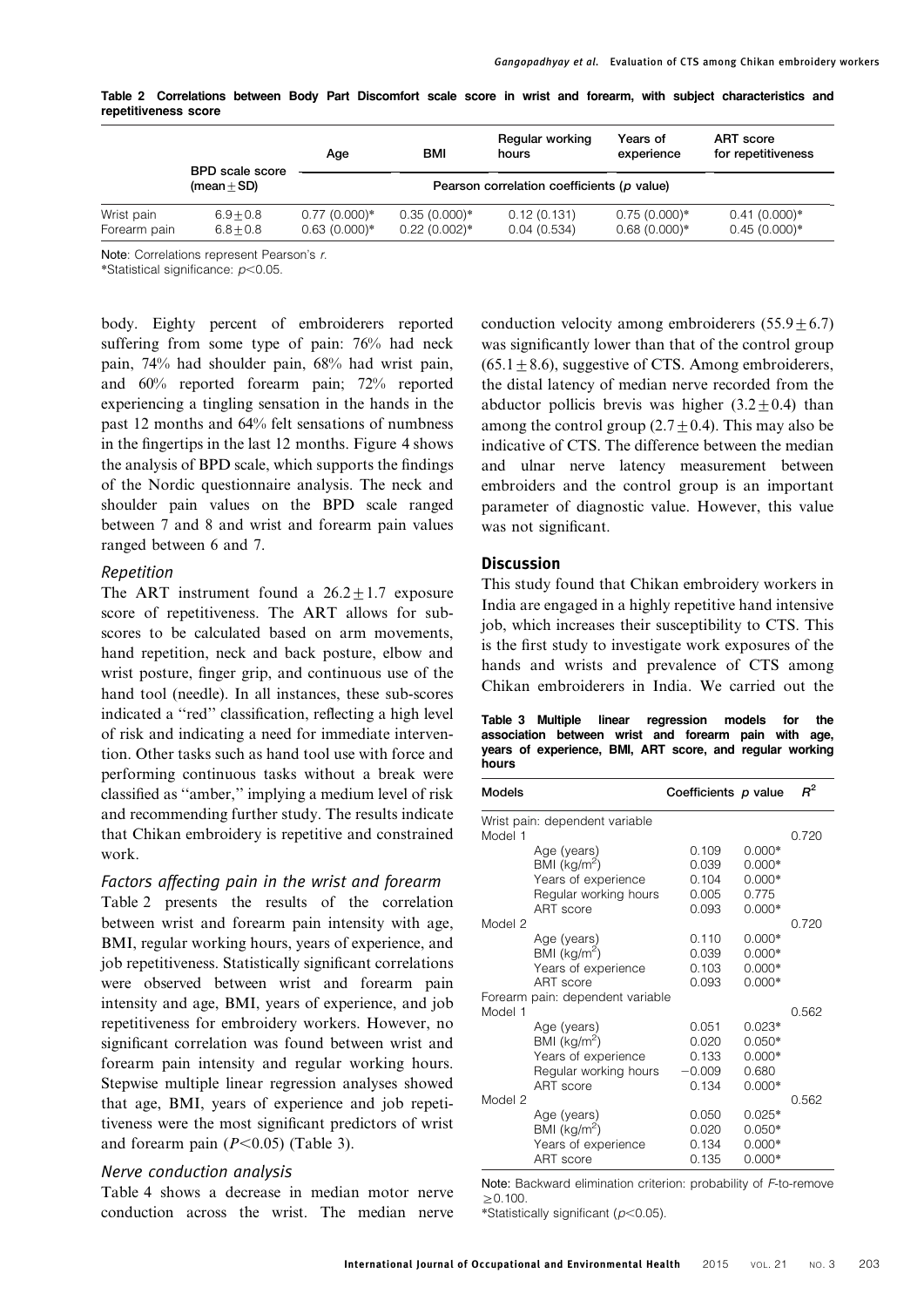study of repetitiveness using the ART instrument on the embroiderers and the exposure score of repetitiveness was found to be  $26.2 \pm 1.7$ . According to the ART tool, an exposure score greater than 22 implies that further investigation is urgently required for assessment of the task.<sup>22</sup> By performing nerve conduction analysis in the study population, we found a statistically significant reduction in median motor nerve conduction velocity across the wrist in the embroiderers when compared to the control group. A significant increase in the distal motor latency of median nerve was also found in the embroiderers  $(3.2 \pm 0.4)$  compared to the control group, indicating an increased risk of CTS for embroiderers. Specifically, for embroiderers, there was an increased risk of experiencing CTS among those who reported suffering from wrist and forearm pain. The regression model showed that the embroiderers' ages, BMI, years of experience, and job repetitiveness were able to explain 72% and 56.2% of the variance in wrist pain and forearm pain, respectively. The Nordic questionnaire and BPD scale analysis revealed that embroiderers reported pain mostly in the neck, followed by pain in the shoulders, wrists, forearms, and fingers. Given that women embroider while sitting in a static posture for prolonged periods, the pain is not surprising. Tingling and numbness in hands and fingertips were also widely reported, which are commonly associated with CTS. Previous studies with workers performing repetitive jobs have reported similar observations. In general, upper extremity musculoskeletal disorders are more prevalent among females than among males.25 Motamedzade and Moghimbeigi in their study on carpet menders found that the most commonly affected upper extremity regions were shoulders, upper backs, necks and wrists. $^{26}$  It has been well established that industrial repetitive tasks are associated with musculoskeletal disorders in the upper extremities.<sup>27</sup> Cartwright *et al.* in their study on Latino poultry processing workers have established that the repetitive and strenuous nature of poultry processing work resulted in the increased CTS prevalence.<sup>28</sup> Katz et al.<sup>29</sup> and Franzblau et al.<sup>30</sup> have found numbness and tingling sensation to be classic symptoms of CTS. Both obesity and age have

been recognized as risk factors for the initiation of CTS symptoms. $8,31$ 

We performed nerve conduction study on the embroiderers as they have reported considerable pain in wrist and forearm. Several electrophysiological studies confirmed the early diagnosis of CTS with a high degree of sensitivity.<sup>32</sup> The usefulness of median nerve conduction studies in the diagnosis of CTS was first described by Simpson in  $1956$ .<sup>33</sup> We found a significant decrease in median motor nerve conduction velocity in the embroiderers. The slowing of median nerve conduction velocity was associated with prolongation of distal motor latency  $(3.2 \pm 0.4)$ in all the embroiderers. Slowing of median nerve conduction velocity in CTS is focal and localized to the segment of the median nerve in the carpal tunnel. These findings are in agreement with other studies.<sup>9,34,35</sup> According to Graham, motor terminal latency of less than 4.5 ms represents Grade 2 (or mild) CTS. $36$  This suggests that these embroiderers have developed early symptoms of CTS.

Being an entirely hand intensive job, the findings from this study are critical for these embroiderers. The unorganized sector and small scale industries in particular are subjected to numerous occupational health hazards, especially among women who make up the majority of the informal sectors but are more likely to be overlooked.<sup>11,37</sup>

There were few limitations to this study, one of which was participant recruitment among the embroiderers. These women are part of a socioeconomic class that does not typically allow them to communicate with strangers. This made it challenging for us to convince them to participate in the study. We opted to use a combination of self-reported symptoms and nerve conduction studies to assess CTS. Owing to limited resources, only motor nerve conduction studies were performed with the embroiderers. The strengths of the study include the sample size, relevant comparison group, and systematic approach to CTS diagnosis. To date no studies have reported the occurrence of CTS in this vulnerable occupational group in India. Thus, the primary strength of this study is that it provides important baseline information for future research. The novel exploration of this study was the examination of

Table 4 Analysis of motor nerve conduction studies

| Parameters                                                        | Control group<br>$(N=100)$ (mean + SD) | <b>Embroiderers</b><br>$(N=100)$ (mean + SD) | t value | p value  |  |
|-------------------------------------------------------------------|----------------------------------------|----------------------------------------------|---------|----------|--|
| NCV (m/s) of median nerve                                         | $65.1 + 8.6$                           | $55.9 + 6.7$                                 | 8.4     | $0.000*$ |  |
| Distal motor latency (ms) of median nerve                         | $2.7 + 0.4$                            | $3.2 + 0.4$                                  | 8.8     | $0.000*$ |  |
| Diff. b/w distal motor latency of<br>median and ulnar nerves (ms) | $0.8 + 0.6$                            | $0.9 + 0.7$                                  |         | 0.279    |  |

Note: \*Statistically significant ( $p$ <0.05).

NCV, nerve conduction velocity; (m/s), meter/s; ms, milliseconds.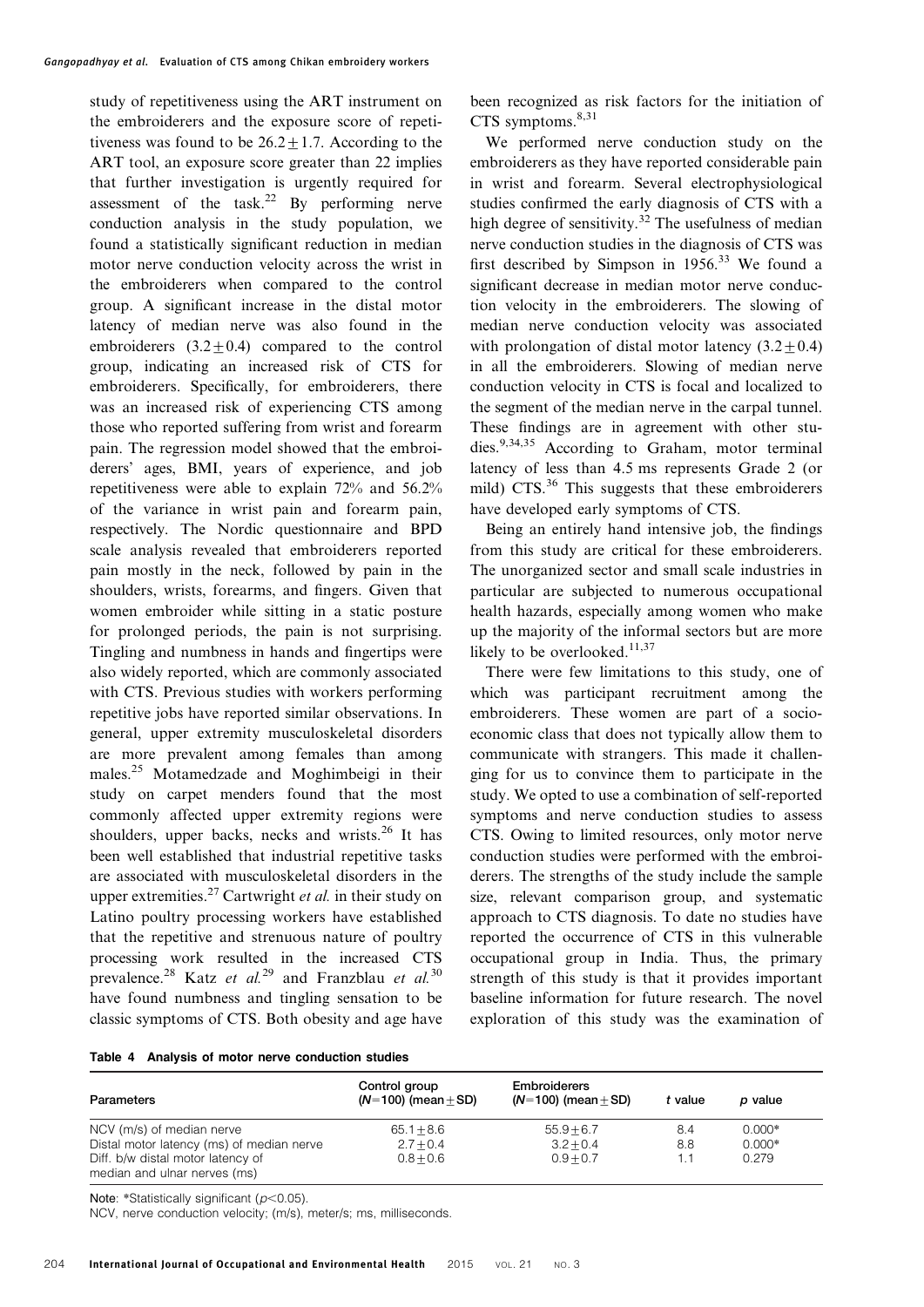parity between self-reported symptoms and nerve conduction study results.

Median sensory nerve conduction studies and Fwave studies are also important in the diagnosis of CTS.34,38,39 Future studies should consider incorporating sensory nerve conduction and F-wave for corroboration of CTS. Several studies have shown that a mixed model including interaction among different contributing factors was more accurate and had better predictive ability than the models with only personal or occupational risk factors for determination of  $CTS<sub>1</sub><sup>40,41</sup>$  Therefore, future research should develop a predictive model for CTS including the interaction terms that were found to be significant for validation. It is also essential to investigate the prevalence and severity of CTS.

Although it is one of the most ancient handicrafts in India, the Chikan embroidery industry is still a much-neglected sector and deserves special attention. We recommend that future research work investigate not only occupational health problems, but also the potential benefits of positive ergonomics measures such as incorporating more frequent pauses during embroidering, performing stretching exercises for the hands and wrists, and the use of wrist splints to reduce the amount of repetitive strain and thereby reducing the probability of developing CTS.<sup>42</sup>

#### Disclaimer Statements

Contributors There are no contributors other than authors.

Funding Department of Science and Technology, Govt. of West Bengal, India.

Conflicts of interest There is no conflict of interest.

Ethics approval Necessary Ethical clearance was granted by the Institutional Ethical Committee.

#### Acknowledgements

Authors express their sincere gratitude to all the Chikan embroidery workers who rendered immense cooperation during the completion of this study. The authors also acknowledge the Department of Science & Technology, Government of West Bengal for their financial assistance in this study.

#### References

- 1 Choobineh A, Tosian R, Alhamdi Z, Davarzanie M. Ergonomic intervention in carpet mending operation. Appl Ergon. 2004;35(5):493–6.
- 2 Wallace M, Buckle P. Ergonomic aspects of neck and upper limb disorders. Int Rev Ergon. 1987;1:173–200.
- 3 Hagberg M, Wegman DH. Prevalence rates and odds ratios of shoulder-neck diseases in different occupational groups. Br J Ind Med. 1987;44 (9):602–10.
- 4 Shikdar AA, Das B. A field study of worker productivity improvements. Appl Ergon. 1995;26(1):21–7.
- 5 Yao L, Gai N. Median nerve cross-sectional area and MRI diffusion characteristics: normative values at the carpal tunnel. Skeletal Radiol. 2009;38(4):355–61.
- 6 Andersen JH, Thomsen JF, Overgaard E, Lassen CF, Brandt LP, Vilstrup I, et al. Computer use and carpal tunnel syndrome: a 1-year follow-up study. JAMA. 2003;289(22):2963–9.
- 7 Gelberman RH, Hergenroeder PT, Hargens AR, Lundborg GN, Akeson WH. The carpal tunnel syndrome. A study of carpal canal pressures. J Bone Joint Surg. 1981;63(3):380–3.
- 8 Frost P, Andersen JH, Nielsen VK. Occurrence of carpal tunnel syndrome among slaughterhouse workers. Scand J Work Environ Health. 1998;24:285–92.
- 9 Sharma G, Sood S, Sharma V. Early diagnosis of Carpal Tunnel Syndrome (CTS) in Indian patients by nerve conduction studies. Internet J Med Update [Internet].2010 [cited 2013 Sep 5];5(2):15–20. Available from: http://www.akspublication.com/ paper03\_jul2010.html
- 10 Herbert R, Janeway K, Schechter C. Carpal tunnel syndrome and workers' compensation among an occupational clinic population in New York State. Am J Ind Med. 1999;35(4):335–42.
- 11 World Health Organization. Occupational health: the work place. Health and environment in sustainable development [document on the Internet]. Geneva: World Health Organization; 1997. Available from: http://www.who.int/peh/ Occupational\_health/occupational\_health2.htm
- 12 International Labor Organization. Statistical update on employment in the informal economy [document on the Internet]. Geneva: International Labor Organization; 2012. Available from: http://laborsta.ilo.org/applv8/data/INFORMAL\_ECONOMY/ 2012-06-Statistical%20update%20-%20v2.pdf
- 13 Pandya R, Patel S. Women in the unorganized sector of India: including a case study of women in the embroidery industry in Surat city. New Delhi: New Century Publications; 2010.
- 14 Geetika, Singh T, Gupta A. Women working in informal sector in India: a saga of lopsided utilization of human capital. Int Proc Econ Dev Res. 2011;4:534–8.
- 15 Wilkinson-Weber CM. Skill, dependency, and differentiation: artisans and agents in the Lucknow embroidery industry. Ethnology. 1997;36(1):49–65.
- 16 Wilkinson-Weber CM. Embroidering lives: women's work and skill in the Lucknow embroidery industry. Albany, NY: State University of New York Press; 1999.
- 17 National Research Council and Institute of Medicine. Musculoskeletal disorders and the workplace: low back and upper extremities. Washington, DC: National Academy Press; 2001.
- 18 Cole TJ, Bellizzi MC, Flegal KM, Dietz WH. Establishing a standard definition for child overweight and obesity worldwide: international survey. BMJ. 2000;320(7244):1240–3.
- 19 Poskitt EM. Body mass index and child obesity: are we nearing a definition? Acta Pædiatr. 2000;89(5):507–9.
- 20 Kuorinka I, Jonsson B, Kilbom A, Vinterberg H, Biering-Sørensen F, Andersson G, et al. Standardised Nordic questionnaires for the analysis of musculoskeletal symptoms. Appl Ergon. 1987;18(3):233–7.
- 21 Corlett EN, Bishop RP. A technique for measuring postural discomfort. Ergonomics. 1976;19(2):175–82.
- 22 Health and Safety Executive. Assessment of Repetitive Tasks of the Upper Limbs (The ART Tool) [document on the Internet]. Liverpoool: Health and Safety Executive; 2010 [cited 2013 Sep 5]. Available from: http://www.hse.gov.uk/msd/uld/art
- 23 Rempel D, Evanoff B, Amadio PC, Krom M de, Franklin G, Franzblau A, et al. Consensus criteria for the classification of carpal tunnel syndrome in epidemiologic studies. Am J Public Health. 1998;88(10):1447–51.
- 24 Mishra UK, Kalita J. Clinical Neurophysiology: nerve conduction, electromyography and evoked potentials. 2nd ed. New Delhi: Elsevier India; 2006.
- 25 Treaster D, Burr D. Gender differences in prevalence of upper extremity musculoskeletal disorders. Ergonomics. 2004;47(5):495– 526.
- 26 Motamedzade M, Moghimbeigi A. Musculoskeletal disorders among female carpet weavers in Iran. Ergonomics. 2012;55(2):229–36.
- 27 Chung MK, Lee I, Kee D. Quantitative postural load assessment for whole body manual tasks based on perceived discomfort. Ergonomics. 2005;48(5):492–505.
- 28 Cartwright MS, Walker FO, Blocker JN, Schulz MR, Arcury TA, Grzywacz JG, et al. The prevalence of carpal tunnel syndrome in Latino poultry processing workers and other Latino manual workers. J Occup Environ Med. 2012;54(2):198–201.